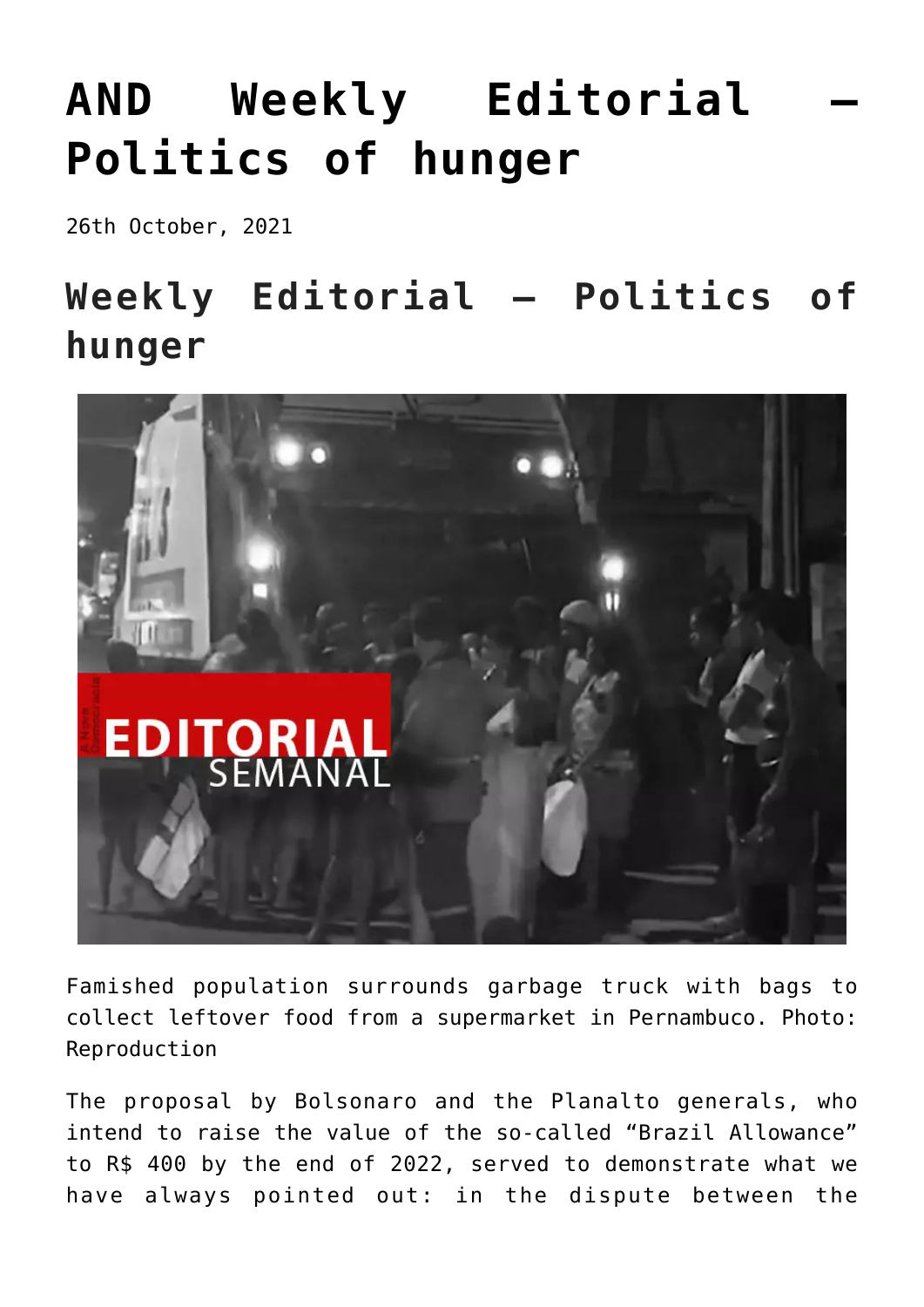"occasional humanists" – whose spokespersons are the editorialists of the press monopolies, backed by the opportunists – and the blatantly coup-mongering far right, there is not a trace of genuine popular interest involved. This is a dispute in the camp of reaction, about which is the most effective way to keep the masses of the people out of the political process.

It is clear that Bolsonaro's maneuver, which does away with the infamous spending cap approved under Michel Temer, has an obvious electoral nature. In any case, what's new in a democracy as oligarchic as this one we have, in which, in the end, it is more than established that anything goes to grab a piece of state power, without which the centuries-old parochial interests of the "political bosses" cannot prosper? These "social programs" have always been just that: a tiny crumb of the budget thrown to the poor, to keep them under police and electoral control, when in reality the big sum of money, generated by the working masses themselves, goes to the magnates who control the state apparatus. In short, these are programs to keep the masses from fighting and to make them vote – with their stomachs. Let's remember, for example, Lula's reelection and, above all, Dilma's two elections, when the beneficiaries were blackmailed into voting for their "godfathers", otherwise the program would be cut off. These are the terms of this electoral machine that has always been oiled in Brazil by the misery and enchainment of huge portions of its population.

The proof that such programs do not affect, in the least, the social-economic structures that generate inequities is, first of all, their perpetuation over time and, secondly, the fact that they have been applied continuously by Fernando Henrique Cardoso, Lula, Dilma, Michel Temer and Bolsonaro, that is, by representatives of almost the entire official political spectrum. In fact, the only substantial difference lies in the fact that the far-right captain has paid more than any of his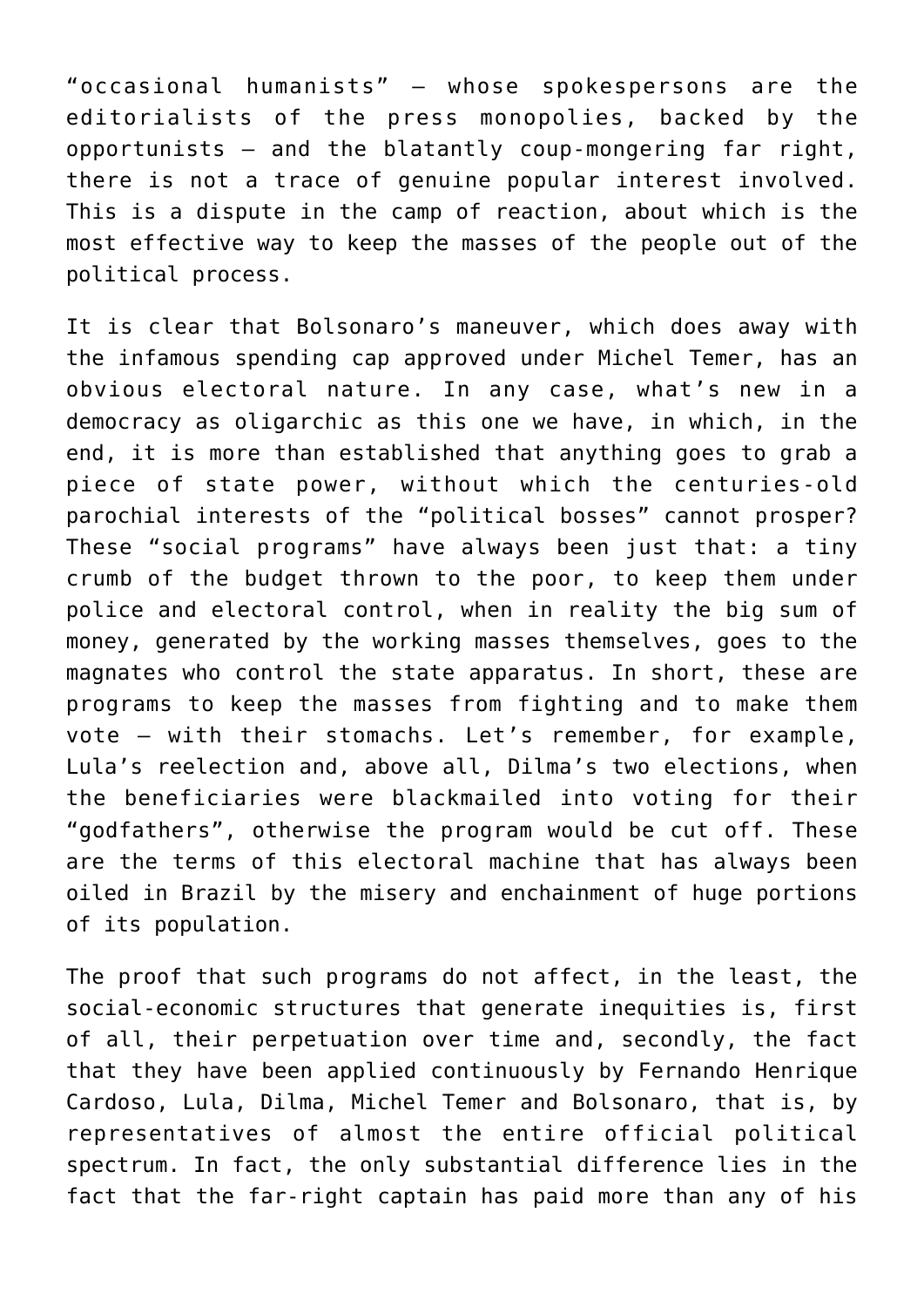opponents: the amount disbursed by the Union alone as "emergency aid" in 2020 – approved by Congress, it is true – was equivalent to ten years of Bolsa Família. The great "clash" proposed, so far, by Luiz Inácio, is to oppose to the government's R\$ 400 (which is equivalent to 36% of the hunger minimum wage of R\$ 1,100), the demand for R\$ 600 (which would be equivalent to 54% only of the same hunger minimum).

Yes, the situation of the masses in Brazil in 2021 is such that the chances of a candidate being reelected are substantially increased by the fact that he promises to pay workers in poverty a third of the current minimum wage.

But even these crumbs sound unacceptable to the starched "economic analysts", salaried lackeys of financial capital, who hire them not to reach scientific conclusions, but to wrap in confused verbiage the paradigms of savage capitalism that they preach as if defending a religion. The so-called "fiscal responsibility" should be above, for example, the need that millions of Brazilians have to feed themselves; just as the "floating price policy" should determine that fuel should follow the dollar exchange rate, even if at the cost of pushing parts of our population to use firewood for cooking or thousands of truck drivers to the horrifying condition of paying to work. Those same chicago-boys – who supported, by the way, en masse, the rise of Bolsonaro – repeated for years on end that the union, labor and social security "reforms" would be able to boost, as never before, the rotten economy of bureaucratic capitalism, and now what do we see? The country came out of this "neoliberal" shock in a violent leap backwards. It's curious to register that one of the national economic popes, even considered "progressive" by sectors of the opportunist left, Delfim Neto, the longest serving Finance Minister under the military regime and one of the signatories of Institutional Act No. 5 (AI-5), declared in a recent interview that he would sign the infamous arbitrary rule again. Nothing more symptomatic of how these people think: the